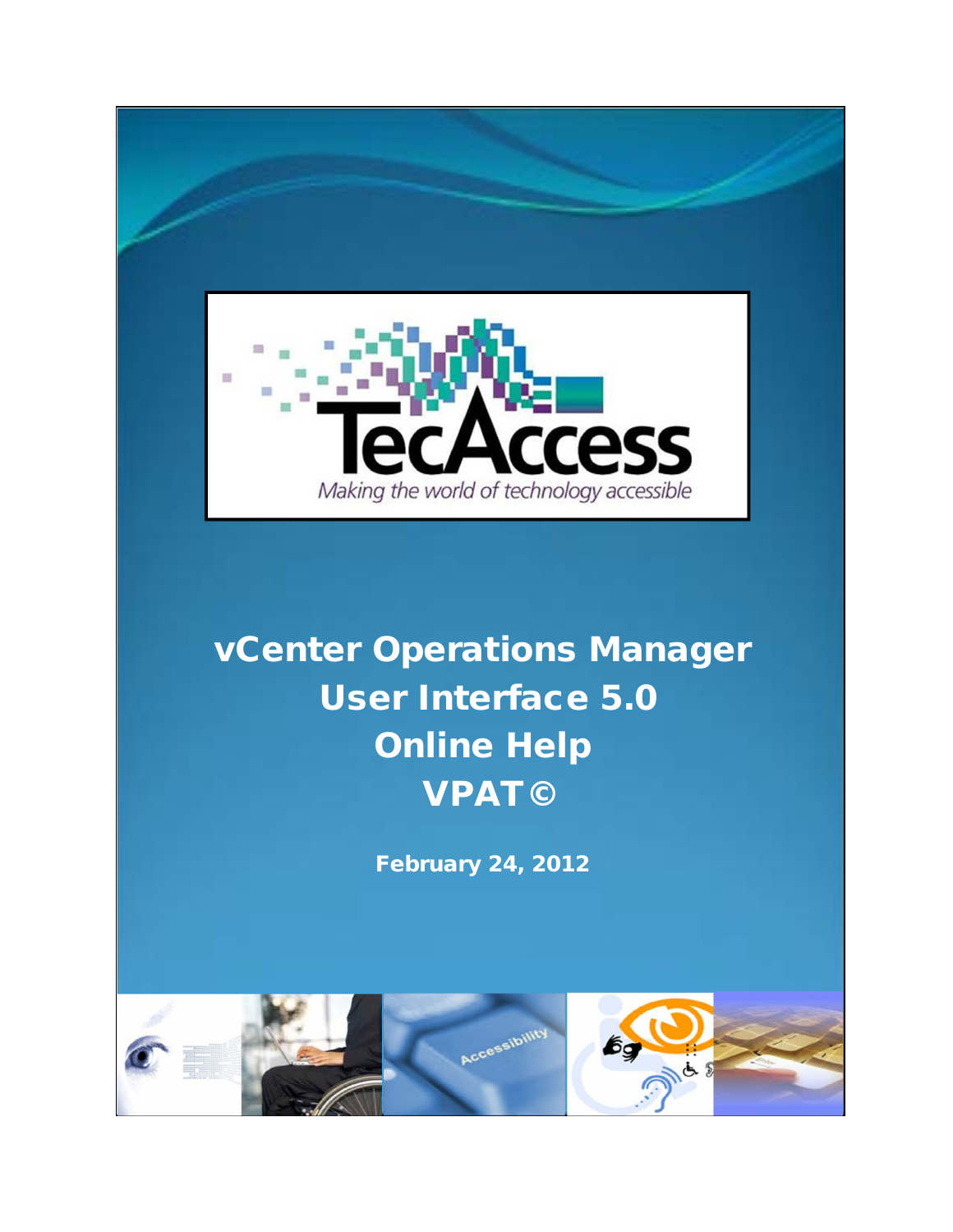

## **VPAT©**

Since the VPAT must be comprehensive, all Section 508 issues on all pages must be corrected to sustain compliance.

| <b>Criteria</b>                                                                    | <b>Supporting</b><br><b>Features</b>      | <b>Remarks and Explanations</b>                     |
|------------------------------------------------------------------------------------|-------------------------------------------|-----------------------------------------------------|
| Section 1194.21 Software Applications<br>and Operating Systems                     | Not Applicable                            | Not Applicable                                      |
| Section 1194.22 Web-based Intranet<br>and Internet Information and<br>Applications | <b>Supports with</b><br><b>Exceptions</b> | Please refer to the 1194.22 section for<br>details. |
| Section 1194.23 Telecommunications<br>Products                                     | Not Applicable                            | Not Applicable                                      |
| Section 1194.24 Video and Multi-<br>media Products                                 | Not Applicable                            | Not Applicable                                      |
| Section 1194.25 Self-Contained,<br><b>Closed Products</b>                          | Not Applicable                            | Not Applicable                                      |
| Section 1194.26 Desktop and Portable<br>Computers                                  | Not Applicable                            | Not Applicable                                      |
| Section 1194.31 Functional<br>Performance Criteria                                 | <b>Supports with</b><br><b>Exceptions</b> | Please refer to the 1194.31 section for<br>details. |
| Section 1194.41 Information,<br>Documentation, and Support                         | <b>Supports</b>                           | Please refer to the 1194.41 section for<br>details. |

#### **Support Levels**

| <b>Support Level</b>                                       | <b>Description</b>                                                                                                                                                               |
|------------------------------------------------------------|----------------------------------------------------------------------------------------------------------------------------------------------------------------------------------|
| <b>Supports</b>                                            | Use this language when you determine the product<br>fully meets the letter and intent of the Criteria.                                                                           |
| <b>Supports with Exceptions/Minor</b><br><b>Exceptions</b> | Use this language when you determine the product<br>does not fully meet the letter and intent of the<br>Criteria, but provides some level of access relative to<br>the Criteria. |
| <b>Supports through Equivalent</b><br><b>Facilitation</b>  | Use this language when you have identified an<br>alternate way to meet the intent of the Criteria or<br>when the product does not fully meet the intent of<br>the Criteria.      |

TecAccess LLC 2410 Granite Ridge Road Building A, Unit 1 Rockville, VA 23146 **CONFIDENTIAL AND PROPRIETARY**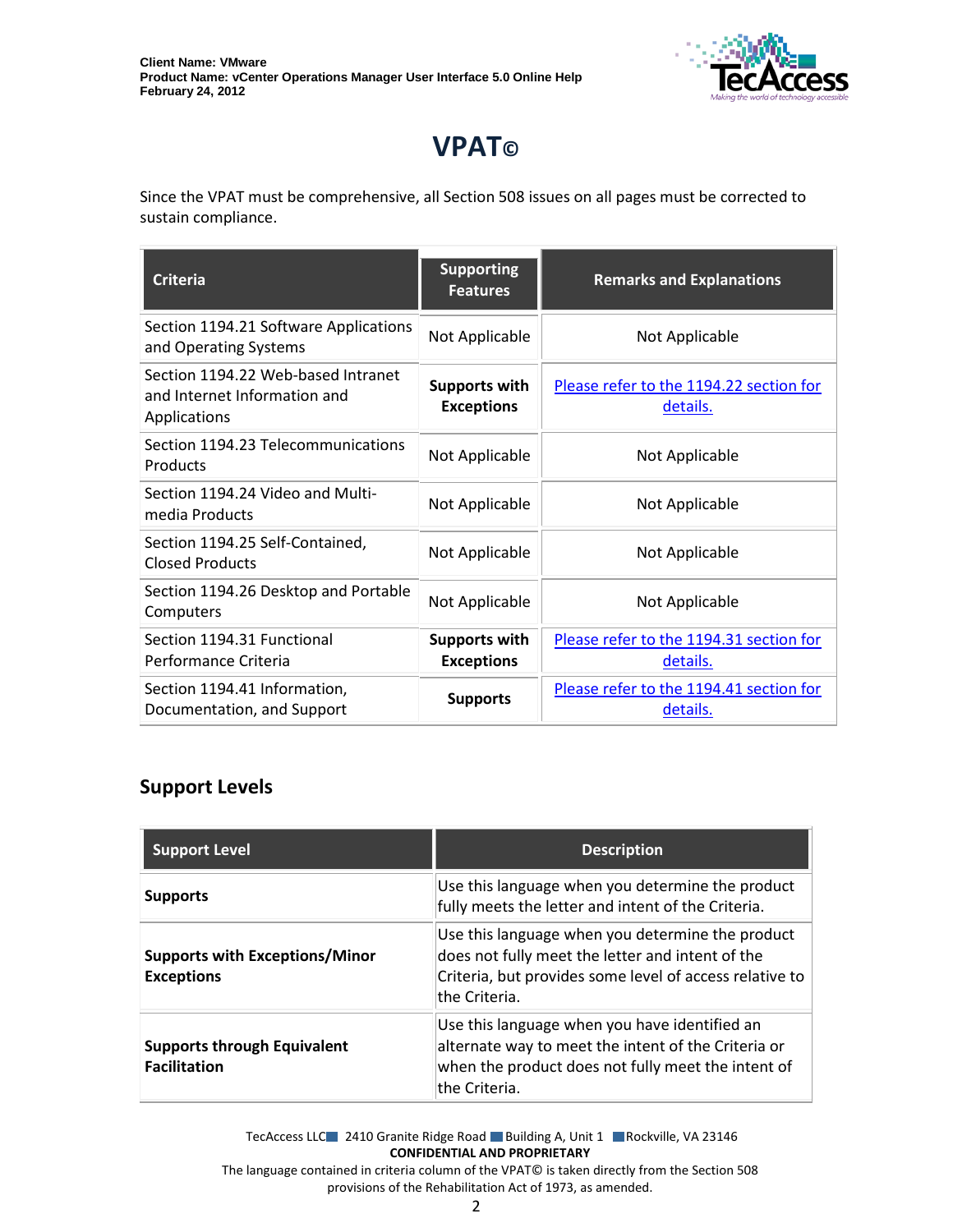

| <b>Support Level</b>                                                | <b>Description</b>                                                                                                                                                                                                                                                                                                                                  |
|---------------------------------------------------------------------|-----------------------------------------------------------------------------------------------------------------------------------------------------------------------------------------------------------------------------------------------------------------------------------------------------------------------------------------------------|
| Supports when combined with<br><b>Compatible AT</b>                 | Use this language when you determine the product<br>fully meets the letter and intent of the Criteria when<br>used in combination with Compatible Assistive<br>Technology ("AT"). For example, many software<br>programs can provide speech output when<br>combined with a compatible screen reader<br>(commonly used AT for people who are blind). |
| <b>Does Not Support</b>                                             | Use this language when you determine the product<br>does not meet the letter or intent of the Criteria.                                                                                                                                                                                                                                             |
| <b>Not Applicable</b>                                               | Use this language when you determine the Criteria<br>does not apply to the specific product.                                                                                                                                                                                                                                                        |
| Not Applicable - Fundamental<br><b>Alteration Exception Applies</b> | Use this language when you determine a<br>Fundamental Alteration of the product would be<br>required to meet the Criteria (see the access board's<br>standards for the definition of "fundamental<br>alteration").                                                                                                                                  |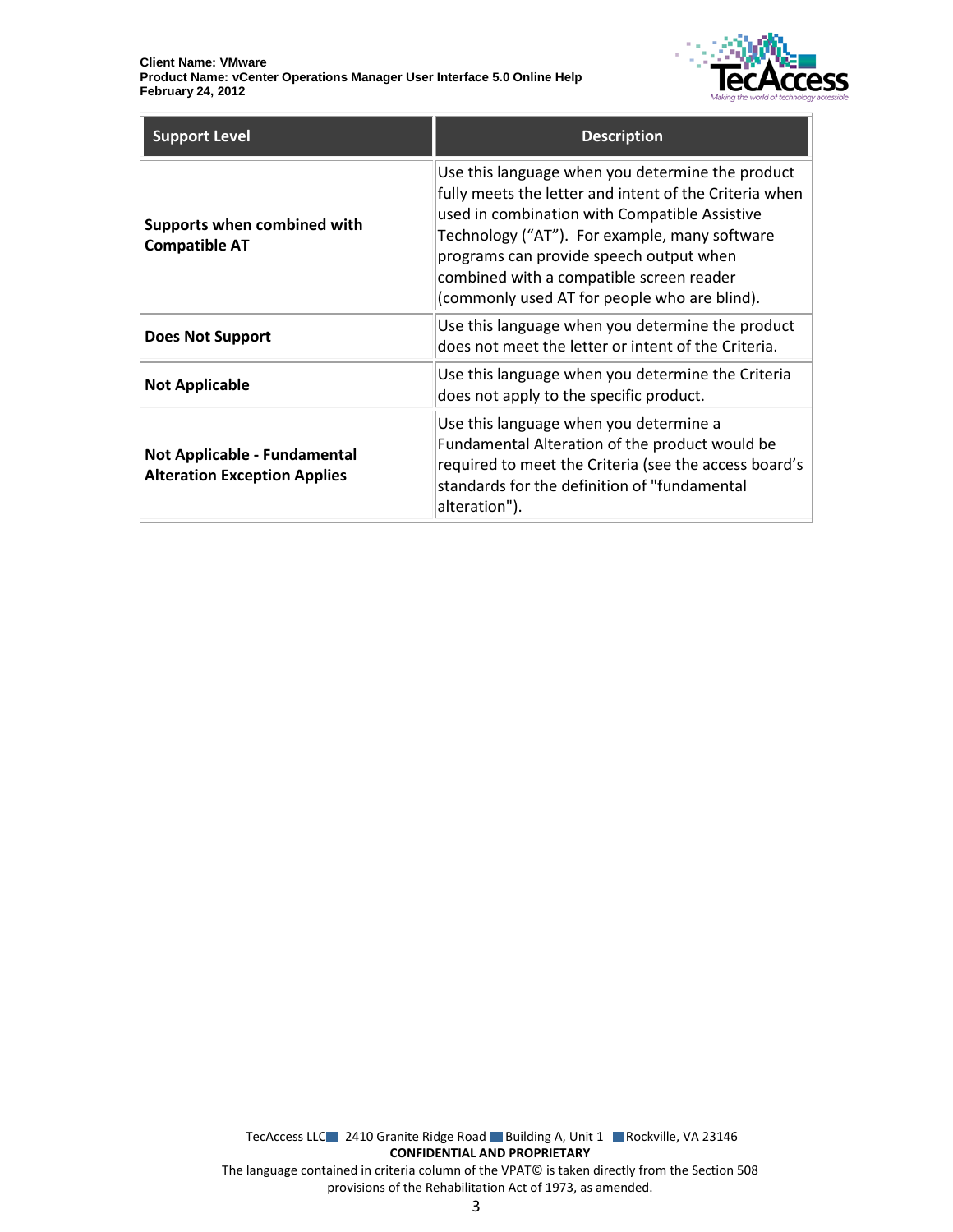

#### <span id="page-3-0"></span>**§ 1194.22 Web-based Intranet and Internet Information and Applications**

| <b>Criteria</b>                                                                                                                                                          | <b>Support Level</b>                      | <b>Remarks and Explanations</b>                                                                                                                                                                        |
|--------------------------------------------------------------------------------------------------------------------------------------------------------------------------|-------------------------------------------|--------------------------------------------------------------------------------------------------------------------------------------------------------------------------------------------------------|
| (a) A text equivalent for every<br>non-text element shall be<br>provided (e.g., via "alt",<br>"longdesc", or in element<br>content).                                     | <b>Supports with</b><br><b>Exceptions</b> | Text equivalents for non-text elements<br>are available to comprehend content<br>and to aid in navigation with some<br>exceptions. Exceptions include<br>graphics to indicate status of tree<br>nodes. |
| (b) Equivalent alternatives for any<br>multimedia presentation shall be<br>synchronized with the<br>presentation.                                                        | <b>Not Applicable</b>                     | Web pages do not have multimedia<br>presentations.                                                                                                                                                     |
| (c) Web pages shall be designed<br>so that all information conveyed<br>with color is also available without<br>color, for example from context or<br>markup.             | <b>Does Not Support</b>                   | When color conveys information, text<br>or programmatically implemented<br>equivalents are not provided. The<br>selected tab is color-conveyed without<br>a text equivalent.                           |
| (d) Documents shall be organized<br>so they are readable without<br>requiring an associated style<br>sheet.                                                              | <b>Supports</b>                           | Web pages are readable when<br>stylesheets are disabled or with user-<br>defined stylesheets.                                                                                                          |
| (e) Redundant text links shall be<br>provided for each active region of<br>a server-side image map.                                                                      | <b>Not Applicable</b>                     | vCenter Operations Manager User<br>Interface 5.0 Online Help does not<br>have server-side image maps.                                                                                                  |
| (f) Client-side image maps shall be<br>provided instead of server-side<br>image maps except where the<br>regions cannot be defined with an<br>available geometric shape. | <b>Not Applicable</b>                     | vCenter Operations Manager User<br>Interface 5.0 Online Help does not<br>have client-side image maps.                                                                                                  |
| (g) Row and column headers shall<br>be identified for data tables.                                                                                                       | <b>Not Applicable</b>                     | vCenter Operations Manager User<br>Interface 5.0 Online Help does not<br>have data tables.                                                                                                             |
| (h) Markup shall be used to<br>associate data cells and header<br>cells for data tables that have two<br>or more logical levels of row or<br>column headers.             | <b>Not Applicable</b>                     | vCenter Operations Manager User<br>Interface 5.0 Online Help does not<br>have data tables with multi-level<br>columns or rows.                                                                         |
| (i) Frames shall be titled with text<br>that facilitates frame identification                                                                                            | <b>Does Not Support</b>                   | Title attributes are not provided to<br>help assistive technology users identify                                                                                                                       |

TecAccess LLC 2410 Granite Ridge Road Building A, Unit 1 Rockville, VA 23146 **CONFIDENTIAL AND PROPRIETARY**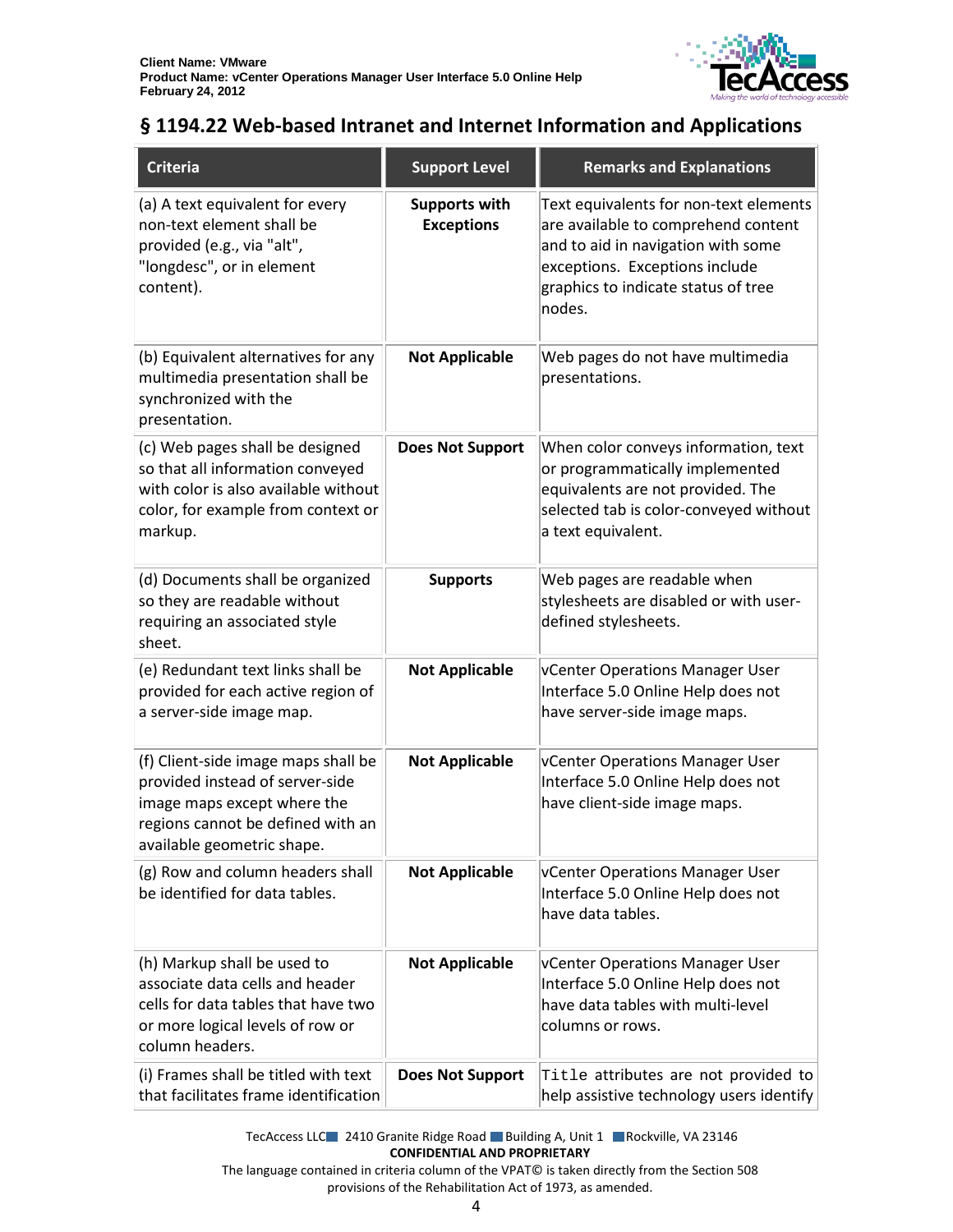

| <b>Criteria</b>                                                                                                                                                                                                                                                                                                             | <b>Support Level</b>    | <b>Remarks and Explanations</b>                                                                                                                                                                                             |
|-----------------------------------------------------------------------------------------------------------------------------------------------------------------------------------------------------------------------------------------------------------------------------------------------------------------------------|-------------------------|-----------------------------------------------------------------------------------------------------------------------------------------------------------------------------------------------------------------------------|
| and navigation                                                                                                                                                                                                                                                                                                              |                         | and navigate to frames.                                                                                                                                                                                                     |
| (j) Pages shall be designed to<br>avoid causing the screen to flicker<br>with a frequency greater than 2 Hz<br>and lower than 55 Hz.                                                                                                                                                                                        | <b>Supports</b>         | Web pages do not have content that<br>flashes or blinks with a frequency<br>greater than 2 Hz and lower than 55<br>Hz.                                                                                                      |
| (k) A text-only page, with<br>equivalent information or<br>functionality, shall be provided to<br>make a web site comply with the<br>provisions of this part, when<br>compliance cannot be<br>accomplished in any other way.<br>The content of the text-only page<br>shall be updated whenever the<br>primary page changes. | <b>Supports</b>         | Text-only pages are provided since<br>compliance cannot be met any other<br>way or are not required.                                                                                                                        |
| (I) When pages utilize scripting<br>languages to display content, or to<br>create interface elements, the<br>information provided by the script<br>shall be identified with functional<br>text that can be read by Assistive<br>Technology.                                                                                 | <b>Supports</b>         | Assistive technology and keyboard<br>users can access scripted interfaces.                                                                                                                                                  |
| (m) When a web page requires<br>that an applet, plug-in or other<br>application be present on the<br>client system to interpret page<br>content, the page must provide a<br>link to a plug-in or applet that<br>complies with §1194.21(a)<br>through (I).                                                                   | <b>Not Applicable</b>   | vCenter Operations Manager User<br>Interface 5.0 does not have content<br>that requires applets or plug-ins.                                                                                                                |
| (n) When electronic forms are<br>designed to be completed on-line,<br>the form shall allow people using<br>Assistive Technology to access the<br>information, field elements, and<br>functionality required for<br>completion and submission of the<br>form, including all directions and<br>cues.                          | <b>Does Not Support</b> | Assistive technologies, such as screen<br>readers, cannot identify and navigate<br>to any form element to complete and<br>submit forms online. The "Search" and<br>"Favorites" edit boxes do not have<br>explicit labeling. |
| (o) A method shall be provided<br>that permits users to skip                                                                                                                                                                                                                                                                | <b>Does Not Support</b> | Assistive technology and keyboard<br>users cannot bypass repetitive                                                                                                                                                         |

TecAccess LLC 2410 Granite Ridge Road Building A, Unit 1 Rockville, VA 23146 **CONFIDENTIAL AND PROPRIETARY**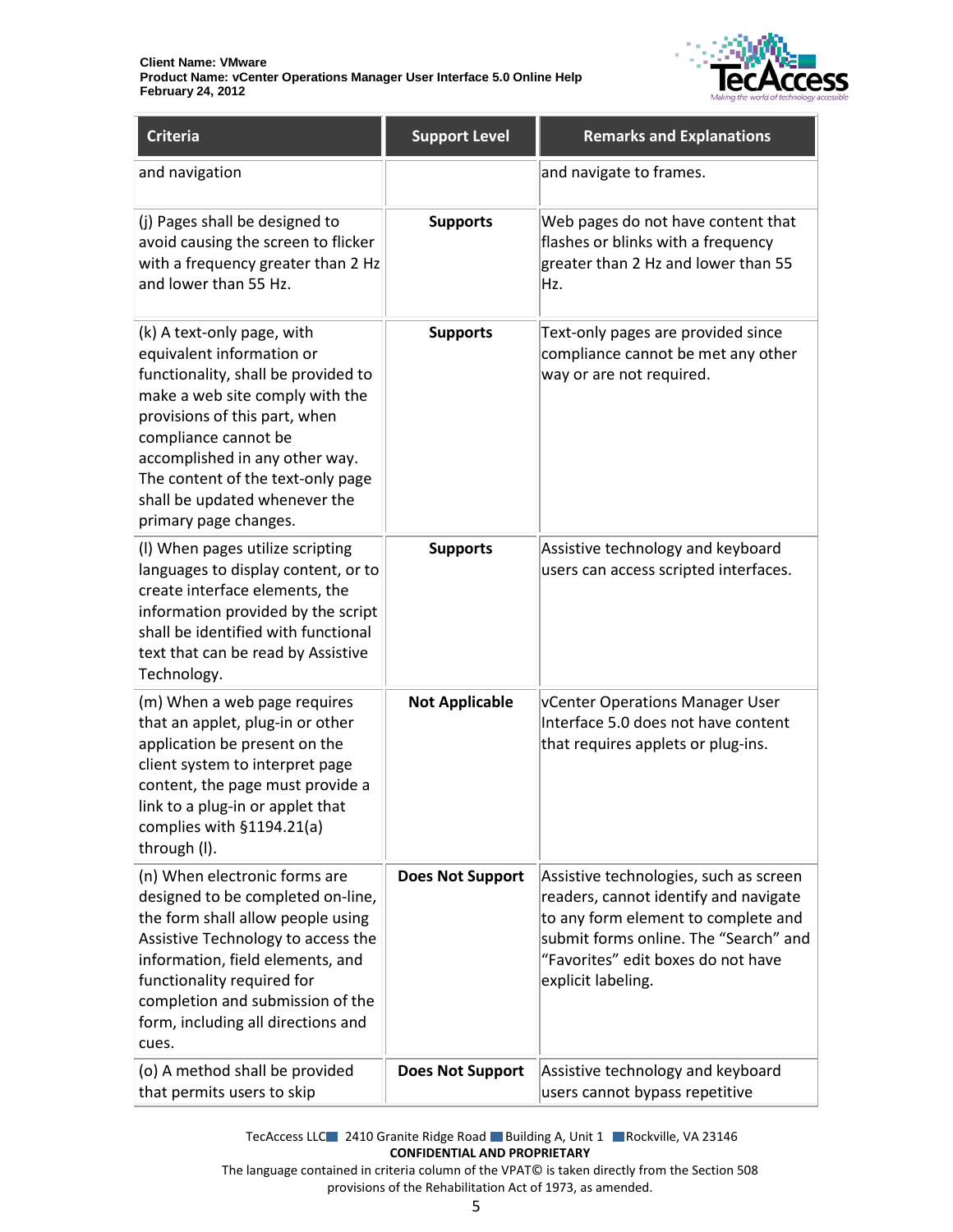

| <b>Criteria</b>                                                                                                                        | <b>Support Level</b>  | <b>Remarks and Explanations</b>                                                                          |
|----------------------------------------------------------------------------------------------------------------------------------------|-----------------------|----------------------------------------------------------------------------------------------------------|
| repetitive navigation links.                                                                                                           |                       | navigation links.                                                                                        |
| (p) When a timed response is<br>required, the user shall be alerted<br>and given sufficient time to<br>indicate more time is required. | <b>Not Applicable</b> | <b>VCenter Operations Manager User</b><br>Interface 5.0 Online Help does not<br>require timed responses. |

*Note to 1194.22: The Board interprets paragraphs (a) through (k) of this section as consistent with the following priority 1 Checkpoints of the Web Content Accessibility Guidelines 1.0 (WCAG 1.0) (May 5 1999) published by the Web Accessibility Initiative of the World Wide Web Consortium: Paragraph (a) - 1.1, (b) - 1.4, (c) - 2.1, (d) - 6.1, (e) - 1.2, (f) - 9.1, (g) - 5.1, (h) - 5.2, (i) - 12.1, (j) - 7.1, (k) - 11.4.*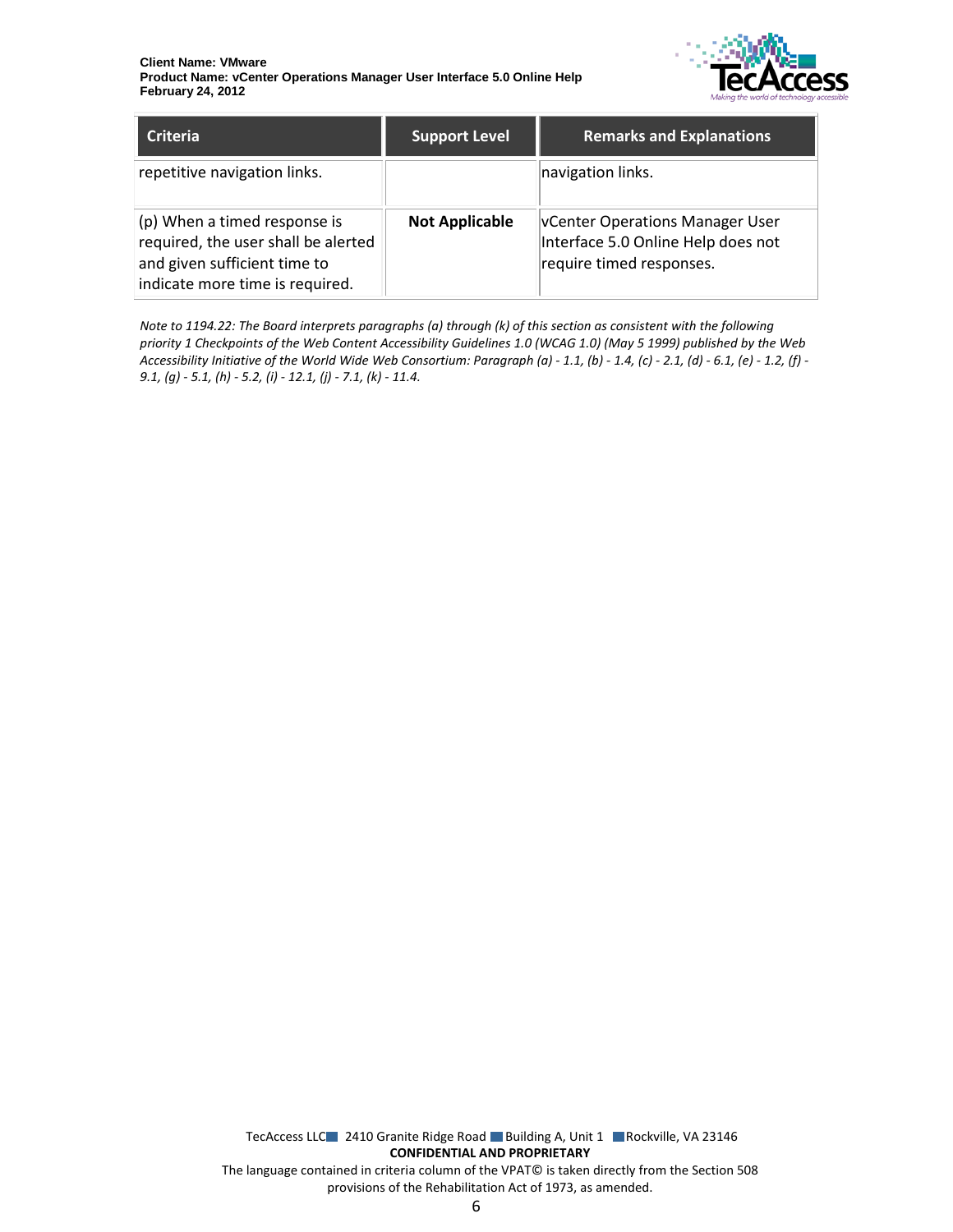

#### <span id="page-6-0"></span>**§1194.31 Functional Performance Criteria**

| <b>Criteria</b>                                                                                                                                                                                                                                                                                                                     | <b>Support Level</b>                      | <b>Remarks and Explanations</b>                                                                                                                                                                                                                                                                                                                      |
|-------------------------------------------------------------------------------------------------------------------------------------------------------------------------------------------------------------------------------------------------------------------------------------------------------------------------------------|-------------------------------------------|------------------------------------------------------------------------------------------------------------------------------------------------------------------------------------------------------------------------------------------------------------------------------------------------------------------------------------------------------|
| (a) At least one mode of operation<br>and information retrieval that does<br>not require user vision shall be<br>provided, or support for Assistive<br>Technology used by people who<br>are blind or visually impaired shall<br>be provided.                                                                                        | <b>Supports with</b><br><b>Exceptions</b> | Some information retrieval processes<br>and/or operations require vision and<br>may not provide support for assistive<br>technologies. Graphics to indicate<br>status of tree nodes do not have text<br>equivalents. Frames do not have title<br>attributes. Edit boxes do not have<br>explicit labeling. Headings do not have<br>structural markup. |
| (b) At least one mode of operation<br>and information retrieval that does<br>not require visual acuity greater<br>than 20/70 shall be provided in<br>audio and enlarged print output<br>working together or independently,<br>or support for Assistive Technology<br>used by people who are visually<br>impaired shall be provided. | <b>Supports with</b><br><b>Exceptions</b> | Some information retrieval processes<br>and/or operations require vision acuity<br>greater than 20/70 and may not<br>provide support for assistive<br>technologies. Graphics to indicate<br>status of tree nodes do not have text<br>equivalents. Users cannot resize<br>content using Internet Explorer's Text<br>Size.                             |
| (c) At least one mode of operation<br>and information retrieval that does<br>not require user hearing shall be<br>provided, or support for Assistive<br>Technology used by people who<br>are deaf or hard of hearing shall be<br>provided                                                                                           | <b>Supports</b>                           | vCenter Operations Manager User<br>Interface 5.0 Online Help does not<br>require hearing for information<br>retrieval and operations. Support for<br>hearing devices may be provided.                                                                                                                                                                |
| (d) Where audio information is<br>important for the use of a product,<br>at least one mode of operation and<br>information retrieval shall be<br>provided in an enhanced auditory<br>fashion, or support for assistive<br>hearing devices shall be provided.                                                                        | <b>Not Applicable</b>                     | vCenter Operations Manager User<br>Interface 5.0 Online Help does not have<br>audio information.                                                                                                                                                                                                                                                     |
| (e) At least one mode of operation<br>and information retrieval that does<br>not require user speech shall be<br>provided, or support for Assistive<br>Technology used by people with<br>disabilities shall be provided.                                                                                                            | <b>Supports</b>                           | vCenter Operations Manager User<br>Interface 5.0 Online Help does not<br>require speech for information retrieval<br>or operations. Support for assistive<br>technologies may be provided.                                                                                                                                                           |
| (f) At least one mode of operation<br>and information retrieval that does                                                                                                                                                                                                                                                           | <b>Supports with</b><br><b>Exceptions</b> | vCenter Operations Manager User<br>Interface 5.0 Online Help does not                                                                                                                                                                                                                                                                                |

TecAccess LLC 2410 Granite Ridge Road Building A, Unit 1 Rockville, VA 23146 **CONFIDENTIAL AND PROPRIETARY**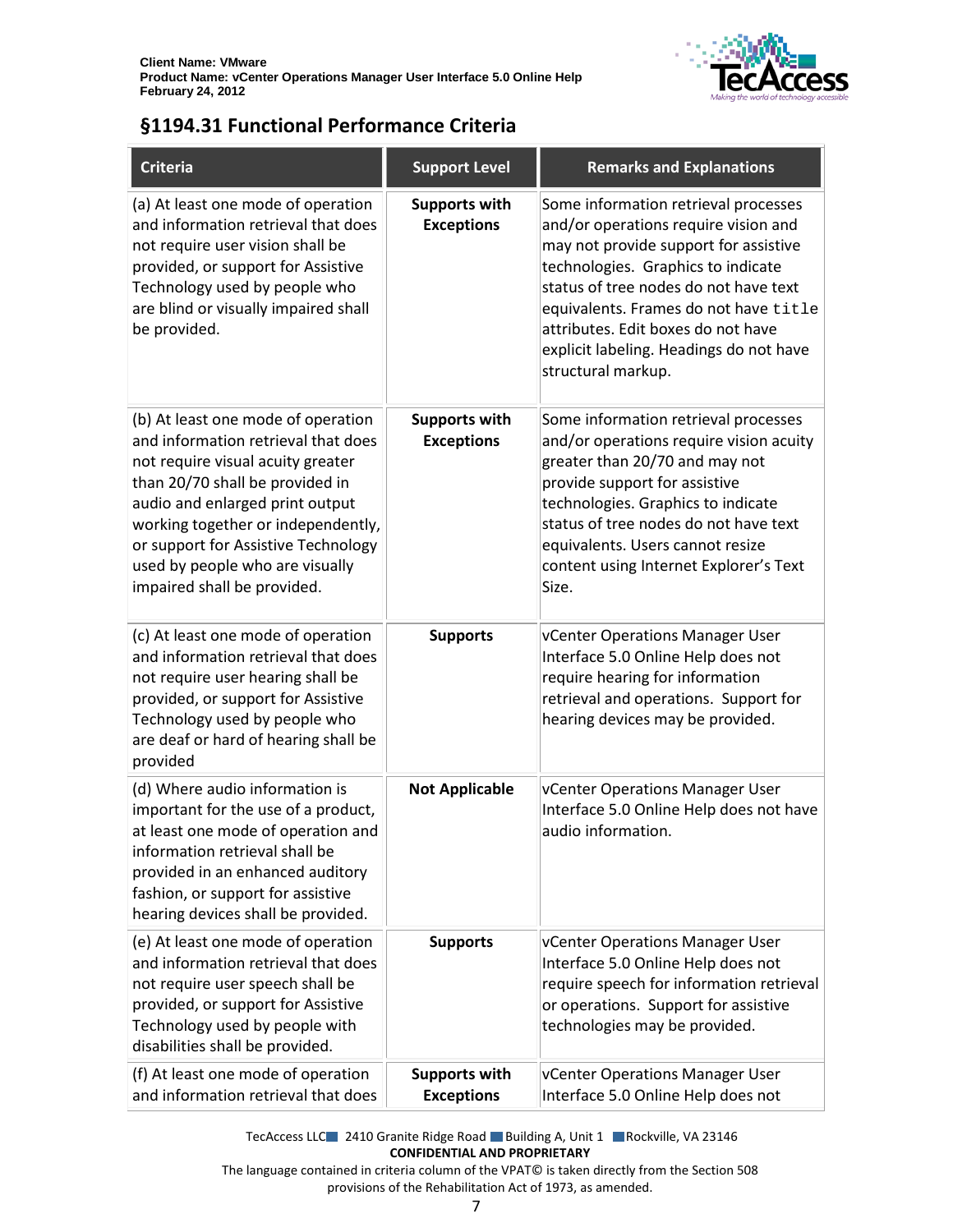

| <b>Criteria</b>                                                                                                                         | <b>Support Level</b> | <b>Remarks and Explanations</b>                                                                                                                                                                                                         |
|-----------------------------------------------------------------------------------------------------------------------------------------|----------------------|-----------------------------------------------------------------------------------------------------------------------------------------------------------------------------------------------------------------------------------------|
| not require fine motor control or<br>simultaneous actions and that is<br>operable with limited reach and<br>strength shall be provided. |                      | require fine motor control or<br>simultaneous actions. Persons with<br>dexterity impairments can perform<br>product operations, with some<br>exceptions. Users can tab to empty<br>areas where no interactive content is<br>lavailable. |

TecAccess LLC 2410 Granite Ridge Road Building A, Unit 1 Rockville, VA 23146 **CONFIDENTIAL AND PROPRIETARY** The language contained in criteria column of the VPAT© is taken directly from the Section 508 provisions of the Rehabilitation Act of 1973, as amended.